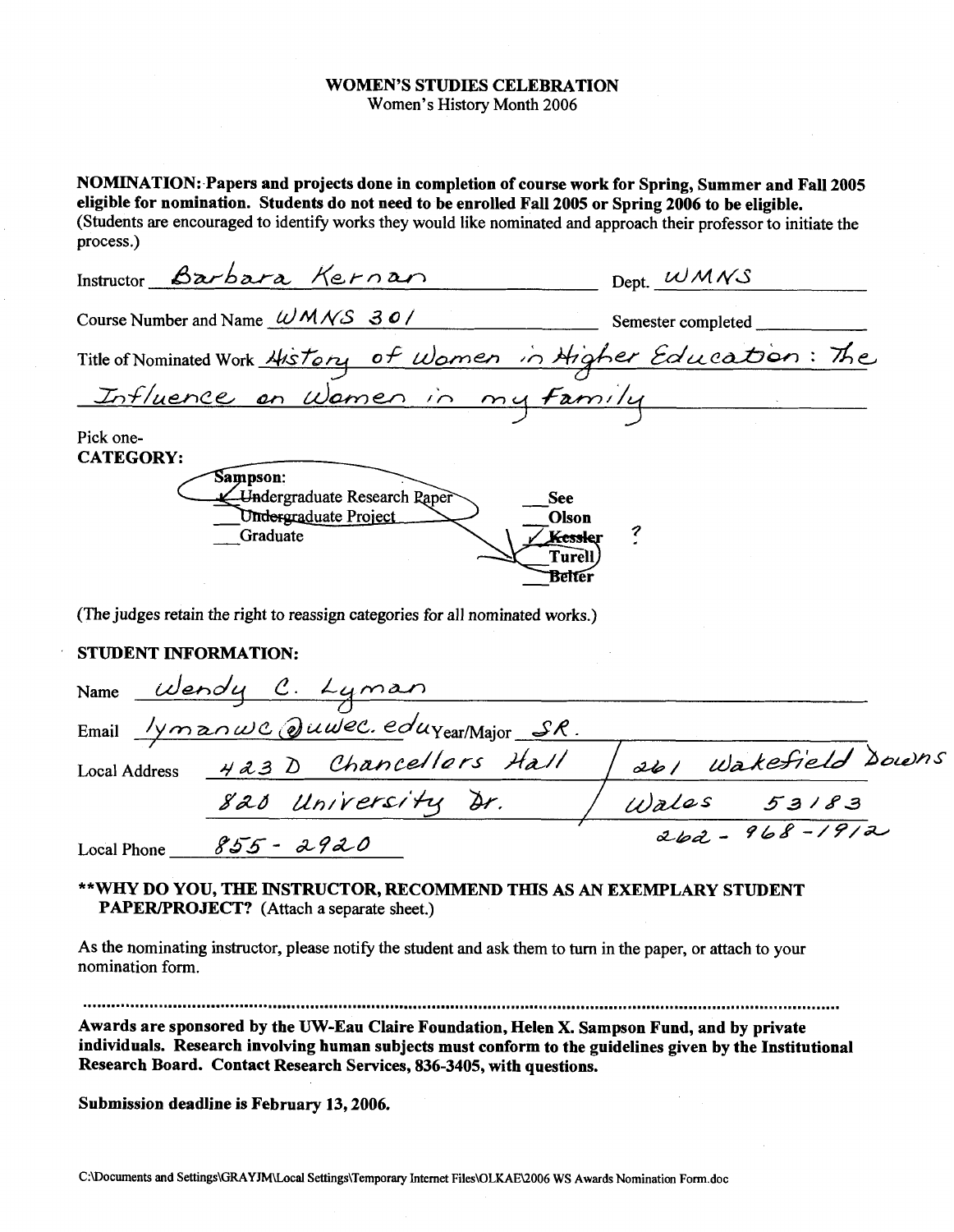I recommend Hendy Lyman N paper, "History of Hamen in Higher Education: the Influences<br>on Homen in my Family<br>because the does a very fine<br>job weaving the history of américan uramen in education with her own family history. Is read her yapen trends are played out in the lines of real people who cauld be are neighbour. Hendy halances the two stories ricely and comes away with an obvioces undlestanding of bath.

Bauleara Kennan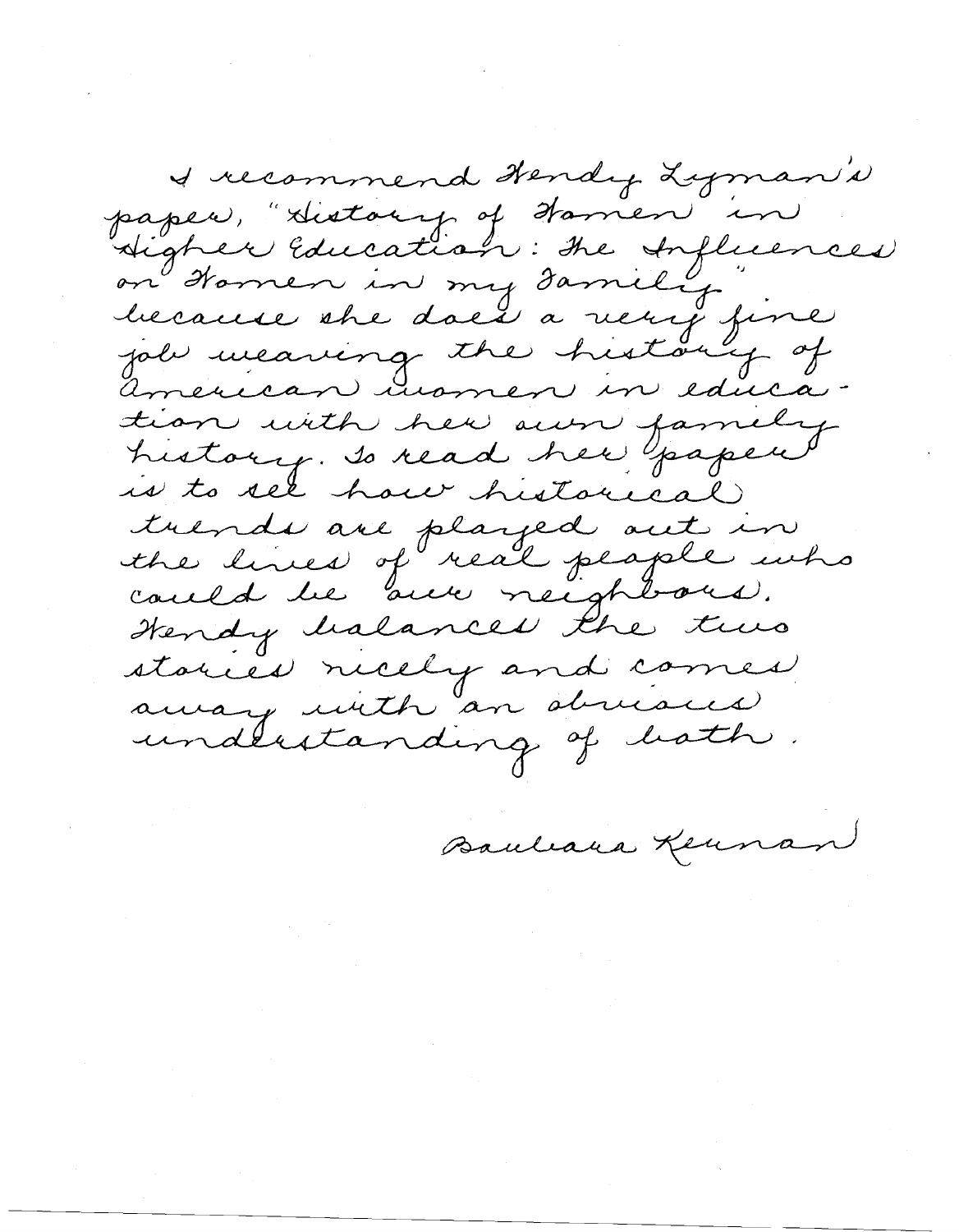Running head: WOMEN, HISTORY, HIGHER EDUCATION, UNIVERSITIES,

UNITED STATES

 $\label{eq:2} \frac{1}{\sqrt{2}}\sum_{i=1}^n\frac{1}{\sqrt{2\pi}}\int_0^1\frac{1}{\sqrt{2\pi}}\left(\frac{1}{\sqrt{2\pi}}\right)^2\frac{1}{\sqrt{2\pi}}\int_0^1\frac{1}{\sqrt{2\pi}}\left(\frac{1}{\sqrt{2\pi}}\right)^2\frac{1}{\sqrt{2\pi}}\frac{1}{\sqrt{2\pi}}\frac{1}{\sqrt{2\pi}}\frac{1}{\sqrt{2\pi}}\frac{1}{\sqrt{2\pi}}\frac{1}{\sqrt{2\pi}}\frac{1}{\sqrt{2\pi}}\frac{1}{\sqrt{2\pi}}\frac$ 

 $\mathcal{A}$ 

 $\mathcal{L}^{\text{max}}_{\text{max}}$ 

 $\overline{\phantom{a}}$ 

 $\tilde{\mathcal{E}}$ 

 $\mathcal{F} \subset \mathcal{F}$ 

History of Women in Higher Education: The Influence on Women in My Family

Wendy C. Lyman

Women's Studies 301

University of Wisconsin - Eau Claire

 $\bar{L}$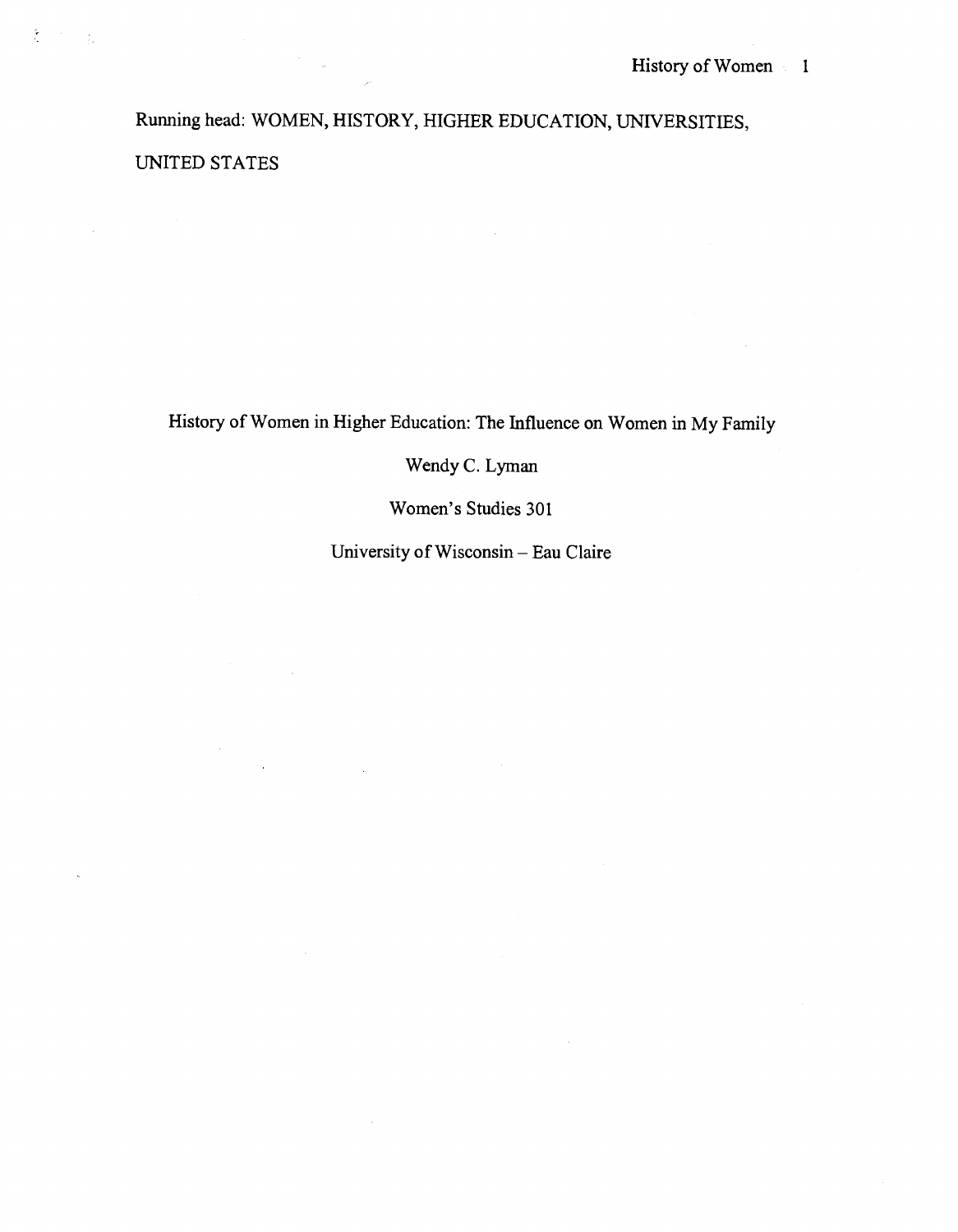## **Timeline of Women's Historv and My Maternal Timeline**

 $1833 - \ddot{\text{O}}$ berlin College founded in Ohio, accepting women to study along with men

- Oberlin College accepts African American students

- Oberlin College accepts four women for the "male track" baccalaureate degree program

1837 – Sarah and Angelina Grimké tour Massachusetts lecturing on abolitionism

- Mississippi isthe first state to grant women the right to hold property in their own name, with their husbands' permission

- Sojourner Truth lectured about suffrage and abolition

- Thomas Hood's *Song of the Shirt* published

1844 - "Tailoresses" in New York form the Lowell Female Labor Reform Association

- Margaret Fuller's Women in the Nineteenth Century published

- Lucy Stone is a student at Oberlin College

- The first 'Woman's Rights Convention" was held in Seneca Falls, New York

- Married Women's Property Act passed into law in New York

## - **Maria is born in Germany**

- Elizabeth Cady Stanton addressed the New York State Legislature on women's property ownership

- Lucy Stone and her husband Henry Blackwell wrote and signed a protest at their wedding ceremony

## - **Maria's mother dies in Germany**

- Married Women's Property Act of 1960 passed in New York

 $1861 - 1865$ : The United States Civil War

- President Lincoln assassinated

1870s - Wisconsin universities begin accepting women

- Lucy Stone and her husband published the *Woman* **'s** *Journal* 

- Susan B. Anthony arrested for voting in New York; speaks before court

- Ninety-seven colleges in the U.S. have admitted women

- **Maria gives birth to Martha in Germany** 

## - **Maria and her husband immigrate to the United States, settle in Milwaukee**

1884 – Friedrich Engels publishes The Origin of the Family, Private Property and The State

- Wyoming is the first state to grant women the right to vote

# - **Martha gives birth to Doris (in U.S.)**

- Elizabeth Gurley Flynn co-founded the Industrial Workers of the World (IWW)

- The International Olympic Committee officially recognized female athletes

- 1918 World War I

# **1915?** - **Doris completes sth grade**

- Margaret Sanger pioneers birth control clinics in New York City

1920 – The United States Constitution ratifies the  $19<sup>th</sup>$  amendment granting the right to vote for all women

- **Maria dies at age 71** 

- **Doris marries Harold** 

- 1939 The Great Depression

- Virginia Woolf publishes A Room of One's Own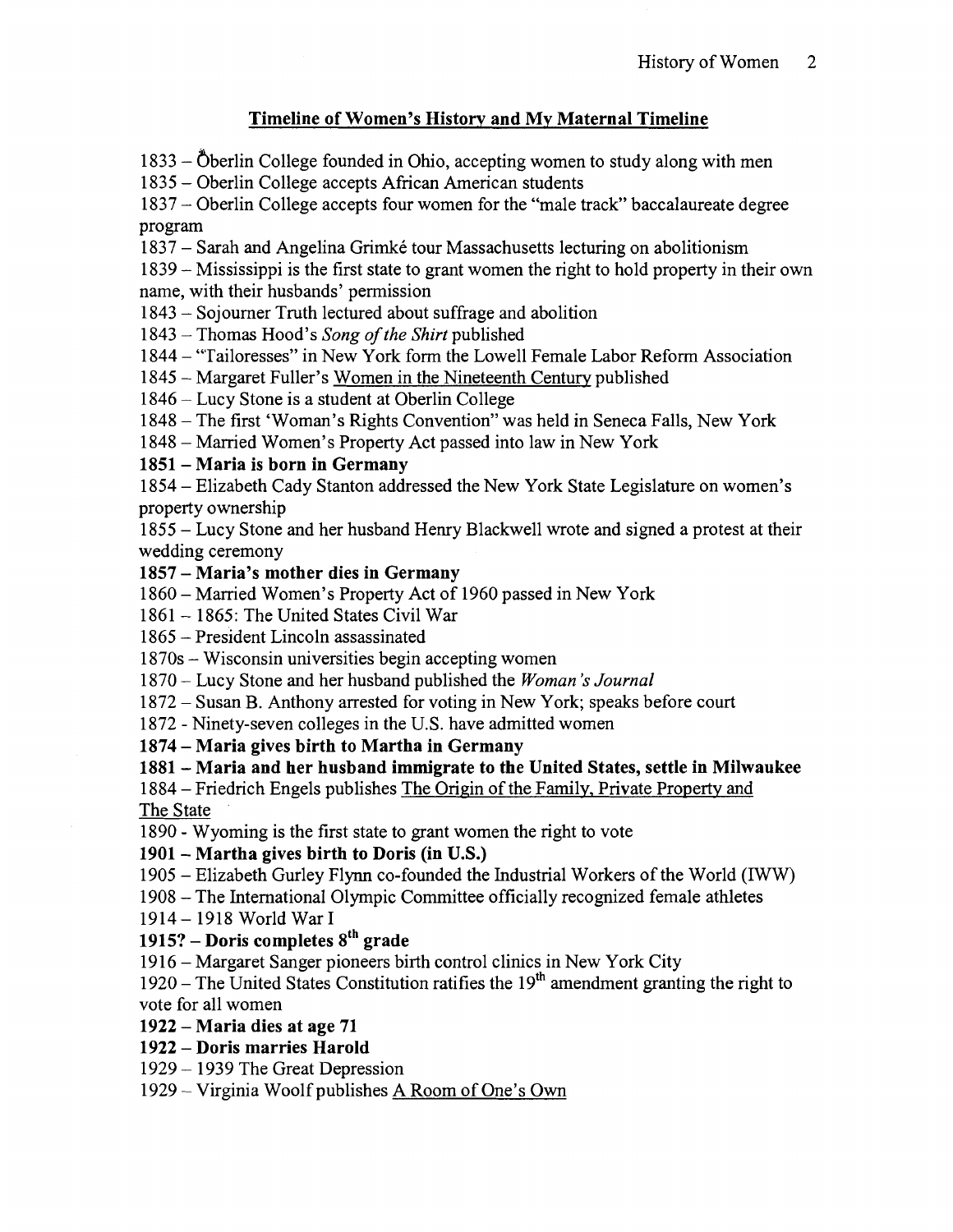#### - **Doris gives birth to daughter Dolores**

- Amelia Earhart flew across the Atlantic Ocean
- *1945* World War II
- United Nations Established
- **Martha dies at age 72.**
- **Dolores graduates high school and enters college**
- **Dolores leaves college**
- Simone de Beauvoir published The Second Sex
- **Dolores and Wayne marry**
- **Dolores gives birth to daughter Virginia**
- Ruth Handler created the Barbie Doll
- First oral contraceptives introduced
- Katherine Graham took over the *Washington Post1 963*  The Equal Pay Act is
- passed, providing for equal wages for the same work without discrimination of the worker
- Betty Friedan publishes The Feminine Mystique
- Title VII of the Civil Rights Act passes banning employment discrimination on race or sex
- *1965-1973:* The Vietnam War
- National Organization for Women founded
- Dr. Martin Luther King Jr. assassinated
- Anne Koedt writes The Mvth of the Vaginal Orgasm
- California allows "no fault" divorce, allowing for divorcc through mutual consent
- Our Bodies. Ourselves published
- **Virginia graduates high school**
- **Virginia enters and leaves college**
- **Virginia and Paul marry**
- Gloria Steinem co-founded Ms. Magazine
- Title IX passes which prohibits sex discrimination in all education programs receiving federal money which affects women in sports primarily
- Roe vs. Wade case is heard in U.S. Supreme Court and grants women's right to choose **21** abortion
- **Virginia gives birth to daughter Elisabeth**
- The Pregnancy Discrimination Act prohibits employment discrimination against women who are pregnant
- Sandra Day O'Connor was appointed the first woman Supreme Court Justice
- **Virginia gives birth to daughter Wendy**
- Anita Hill testified about sexual harassment in televised Senate hearings
- **Doris dies at age 87**
- **Elisabeth graduates high school**
- The U.S. Supreme Court rules that victims do not need to prove physical or serious psychological injury due to sexual harassment.
- The Violence Against Women Act funds many services for victims of sexual assault and domestic violence.
- **Virginia returns to college and attends University of Wisconsin Whitewater**
- Madeline Albright became the first woman U.S. Secretary of State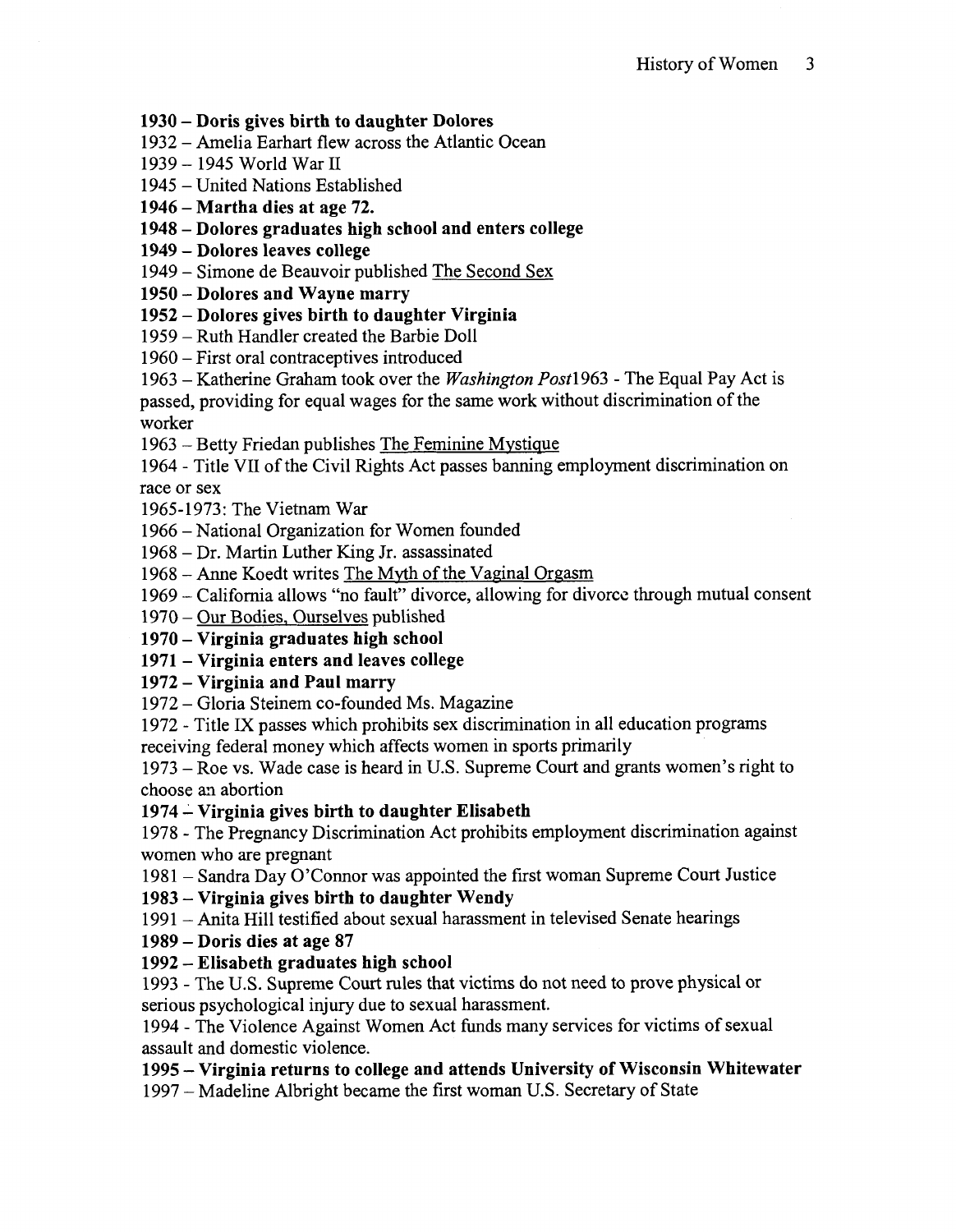- U.S. Supreme Court rules that college athletics programs must include approximately equal numbers of men and women to qualify for financial support from the federal government.

- Elisabeth graduates from University of Wisconsin - Milwaukee

- Virginia graduates from University of Wisconsin - Whitewater

- Hillary Rodham Clinton becomes the first First Lady elected to public office.

- Wendy graduates high school

- Elisabeth graduates with first Master's degree from University of California - San Francisco

- Elisabeth graduates with second Master's degree from the University of Wisconsin - Milwaukee

- Wendy graduates from University of Wisconsin - Eau Claire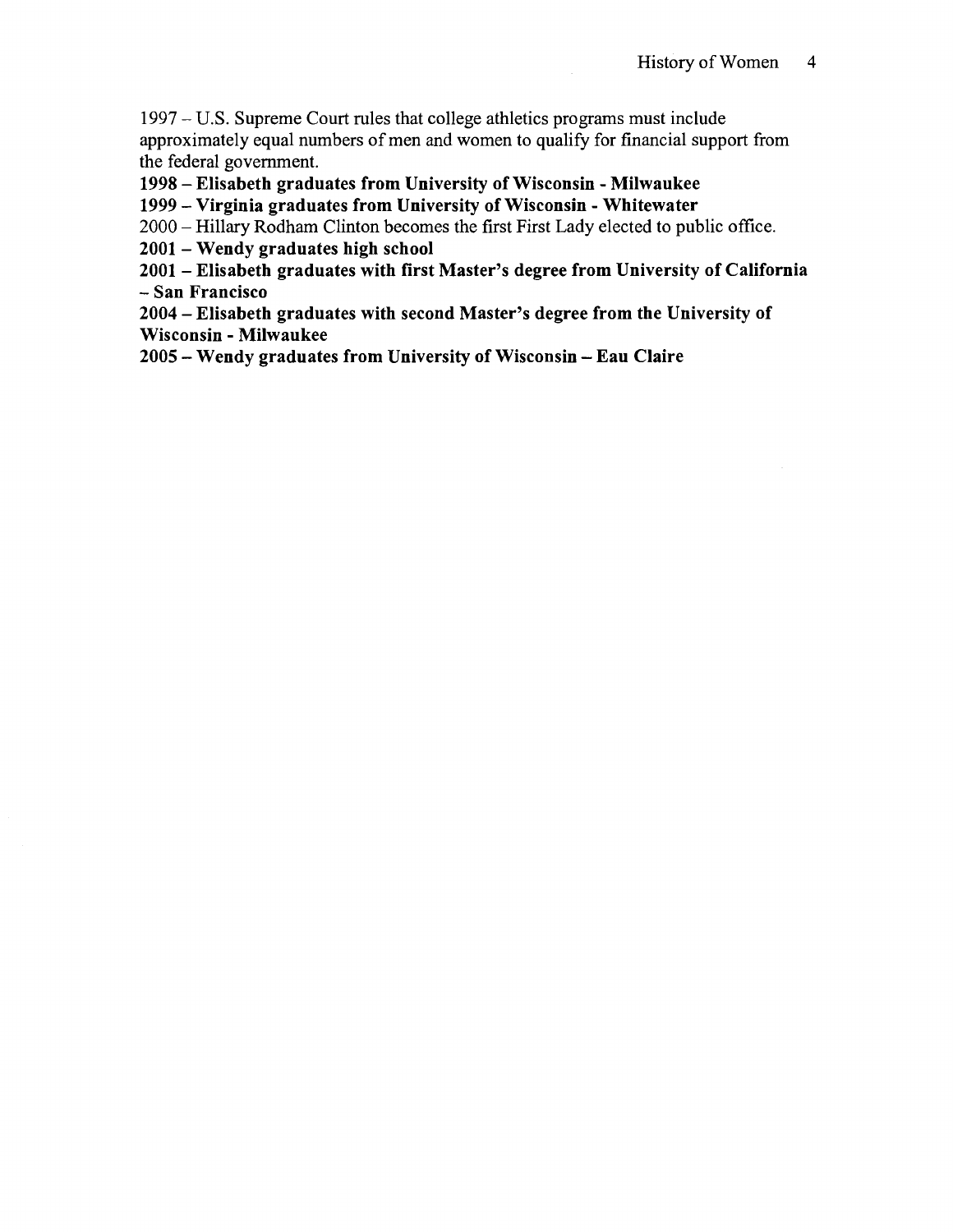History of Women in Higher Education: The Influence on Women in My Family

**A** common slogan used today is "knowledge is power". Those who are educated, informed and enlightened will undoubtedly carry more power and control over the workings of society and resources. Keeping this in mind, simply looking through the history of education tells us men are the main holders of that power; men and boys have received schooling of all levels since the very start of its existence. Women and girls, however, received very little, if any at all. For centuries before the 1800s, it was traditionally believed that if women became educated, they would also become unmanageable and unmarriageable (Harlan, 1998). Even well into the late 1800s it was continued to be said that women's gain of higher education would be too intellectually overwhelming, and consequently damage their health, leading to the inability to give birth to healthy children (Husbands, 1972). Beginning in the early 1800s, however, little by little women began to prove otherwise, through their advancement in higher education.

In 1833, Oberlin College began in Ohio as a small Christian colony and institute which embraced a uniquely radical religious vision of a reformed society, making itself the first institution of higher education which accepted women, and educated them along side of men in a co-educational environment (Merrill, 1987). Many of the administrators of Oberlin College Institute, including, Professor Charles Finney, believed in and encouraged the full participation of women in educational and religious endeavors as necessary for the transformation of a corrupt society into a purer one (Merrill, 1987). However, the institute was not as granting of equality as we might imagine it would. Oberlin continued to stress women's employment as being confined to the domestic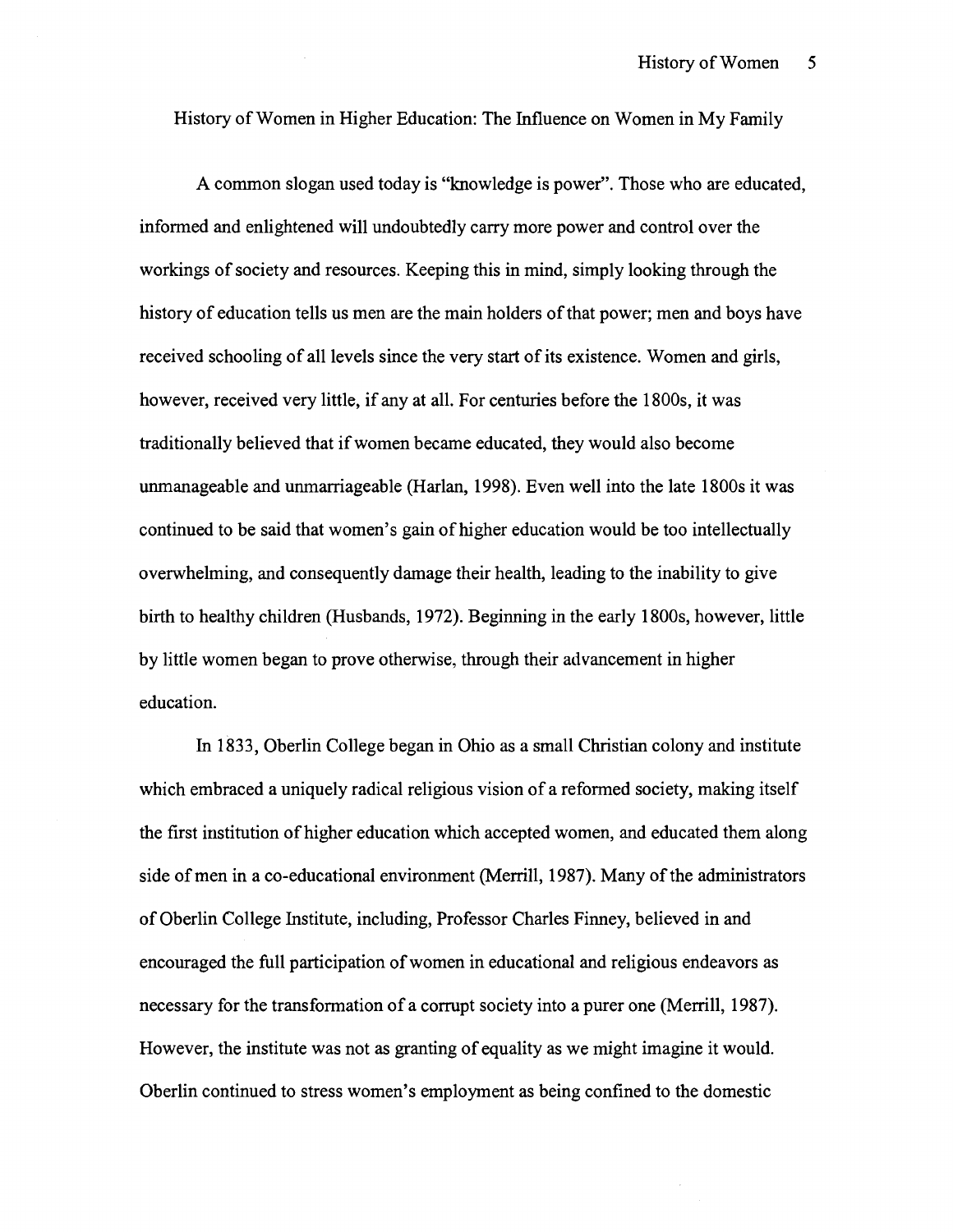sphere (Merrill, 1987). At Oberlin, women took advanced courses right along side of men, however they followed a modified track that was less intensive and graduated with a ladies' course certificate instead of the men's diploma and Baccalaureate Degree (Merrill, 1987). Additionally, female students were required to perform domestic chores for the male students who worked on the farm or on building construction (Harlan, 1998; Merrill, 1987). In 1843, Lucy Stone, a widely known woman's suffragist who worked to achieve women's right to vote, attended Oberlin College. Upon graduation, she wrote the address for the commencement exercises, but was promptly denied the opportunity to read it herself to the crowd (Harlan, 1998). Still, the advancements women made at Oberlin College were far ahead of their time, and truly set a model for women's achievements in higher education in years to come.

During the early years of the first wave of the women's movement, the women's suffragist movement that pushed for the right to vote, women began demanding equal access to higher education; however, they feared single-sex education would inevitably cause women's colleges to be of lesser quality, and also contribute to the sexes being preoccupied with one another. Therefore, co-education at the collegiate level was seen as a necessity (Rosenberg, 1988). In this time period, from about 1840 to 1865, the progress seen at Oberlin spread across the country, and gains were made in this period (Rosenberg, 1988; Sicherman, 1988). More colleges began accepting women and colleges exclusively for women came into existence, although much of the coursework women engaged in channeled them toward employment in service positions and in the domestic sphere (Sicherman, 1988). Women would soon become more serious.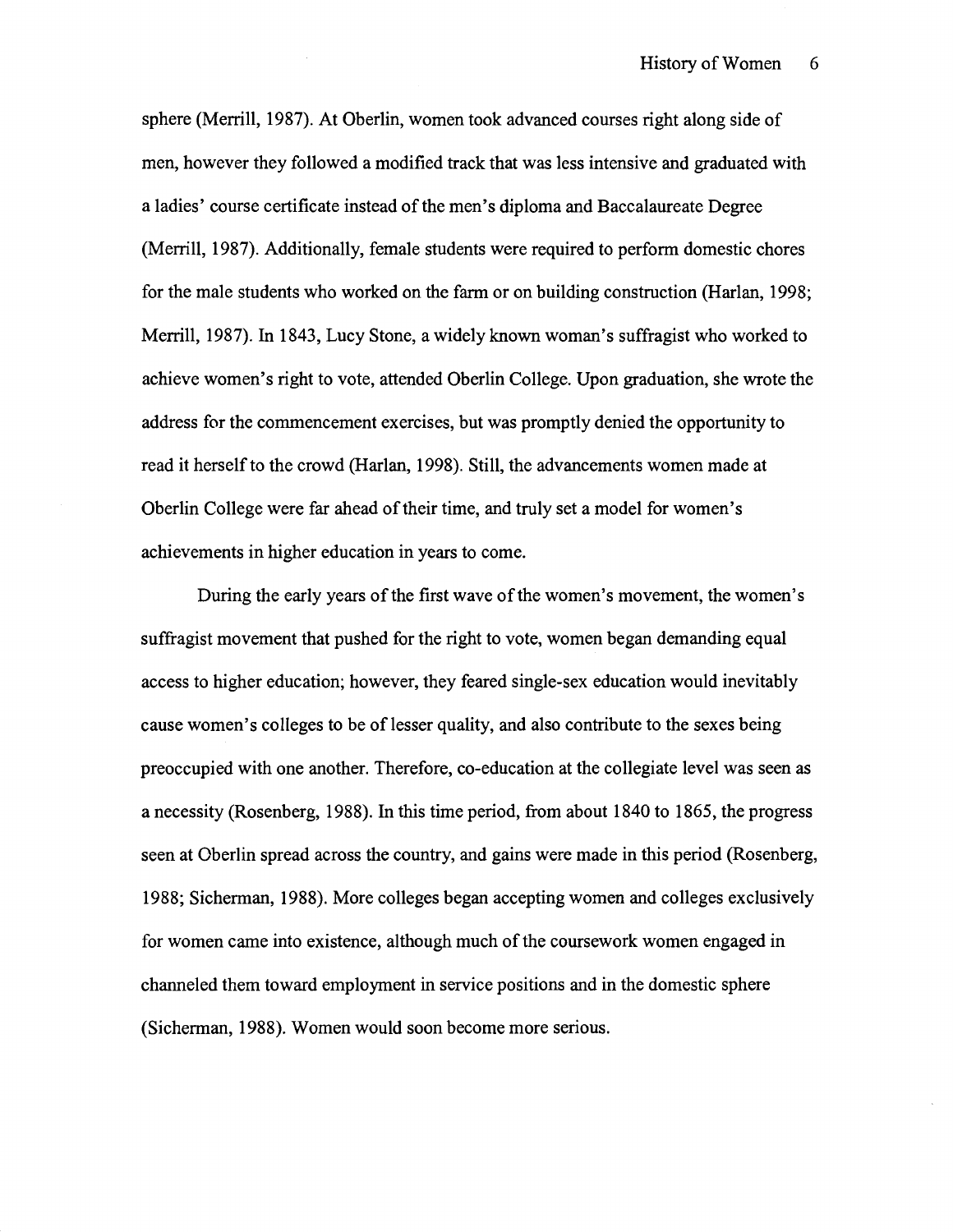The Civil War aftermath caused societal changes which spurred an immense growth in the number of women attending higher education. First, due to men leaving for the service, or being killed during battle, many women found themselves needing to find a means of self-support (Rosenberg, 1988; Sicherman, 1988). Communities also were searching for a source of cheaper labor for teaching positions in the aftermath of the Civil War, and accepted large numbers of women into state Normal schools for training to be teachers (Dzuback, 2003; Rosenberg, 1988). In 1862, the Morrill Land Grant Act was passed, which fostered growth in state universities, which helped increase the number of opportunities. Also, many institutions simply found it too costly and bothersome to build separate women's colleges, so instead opted for coeducational ones (Graham, 1978; Rosenberg, 1988). By 1870, women made up 21% of total undergraduate enrollment in the U.S. (Graham, 1978). In contrast with women attending Normal schools, some women began seeking entrance to graduate school, and since no U.S. universities were open to this, they traveled to Europe to pursue their studies there. To compete, more graduate programs in the United States began accepting women to graduate school, for the first time in the 1890s (Dzuback, 2003). Changes were happening fast, and in some cases, too fast for comfort.

In response to large numbers of women entering the now coeducational universities, men began feeling the tension at this sudden *invasion.* For a time, male students did what they could to maintain the status of their school by excluding women from groups and services within the universities (Rosenberg, 1988). Women could not join student organizations, have dorm space, use the gymnasium facilities, or appear in the yearbook (Rosenberg, 1988). Men seen speaking to the women students were